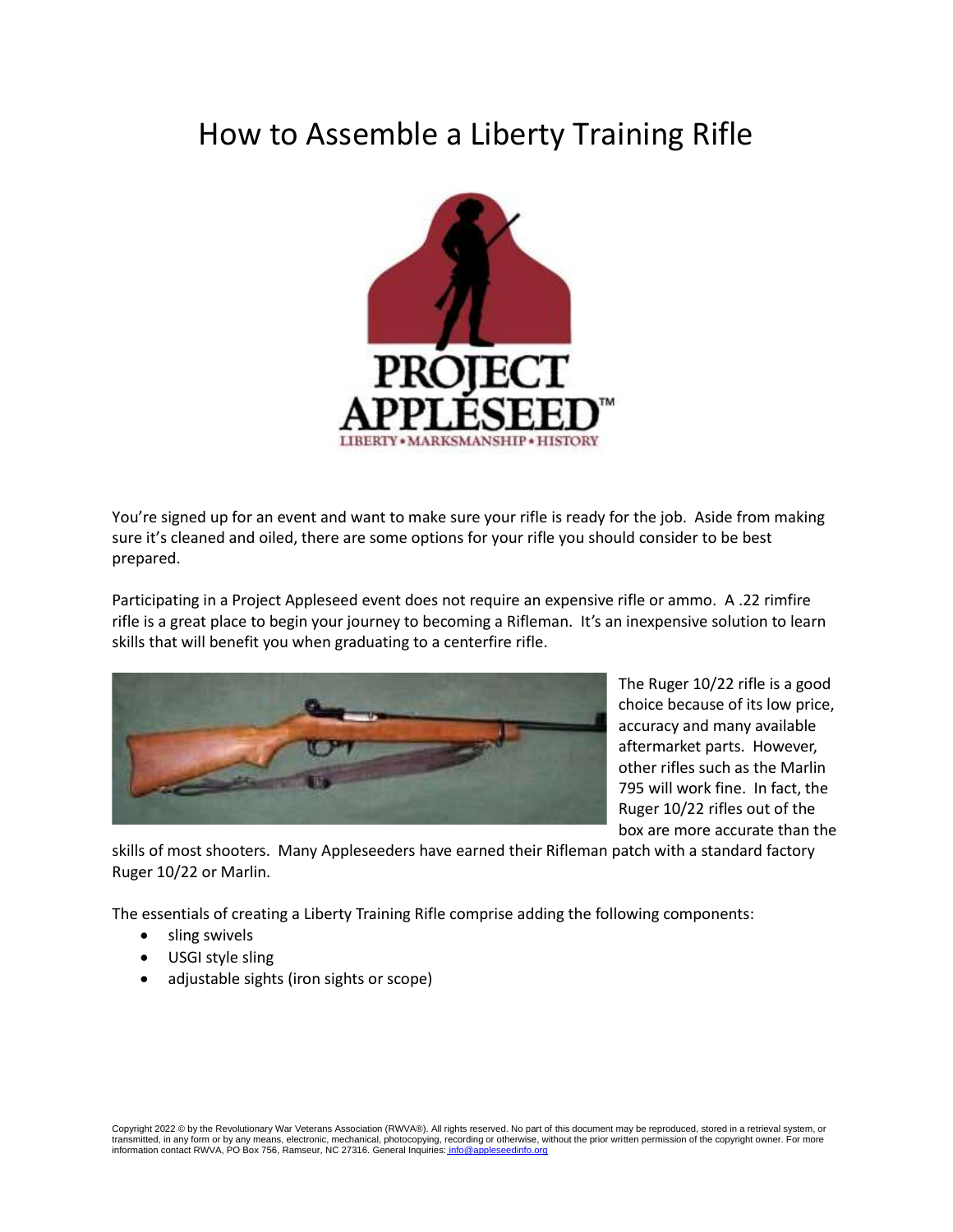## *Sling Swivels*

Much of what you're going to learn at Project Appleseed centers using a USGI-style sling for support. A sling is normally attached to a rifle using swivels. We recommend 1-¼" swivels.



If your rifle stock doesn't have sling studs, Amazon sells them as part of a swivel kit. Installation is relatively simple on a wood rifle stock. This video details how to do it: [https://www.youtube.com/watch?v=S4FyAfQHi\\_U](https://www.youtube.com/watch?v=S4FyAfQHi_U) 

Swivels:<https://store.rwvaappleseed.com/page13.html>

Swivel kit with studs: [https://www.amazon.com/Uncle-Mikes-Detachable-Carbines-](https://www.amazon.com/Uncle-Mikes-Detachable-Carbines-Swivels/dp/B000LDY2MS)[Swivels/dp/B000LDY2MS](https://www.amazon.com/Uncle-Mikes-Detachable-Carbines-Swivels/dp/B000LDY2MS)

### *USGI Style Sling*

We recommend the USGI sling because it's lightweight, easy to use, and very low cost.



The USGI sling is easily adjustable. It significantly increases the accuracy of any shooter. Many shooters are amazed at the difference it makes.

You can find slings in the Project Appleseed store: <https://store.rwvaappleseed.com/page13.html>

# **Project Appleseed is iron sight and scope friendly! See options for both below!**

### *Adjustable Sights: Tech-Sights*

A set of Tech Sights [\(http://www.tech-sights.com/\)](http://www.tech-sights.com/) will make shooting your .22 rifle much more enjoyable. They are durable, relatively inexpensive, and easy to use.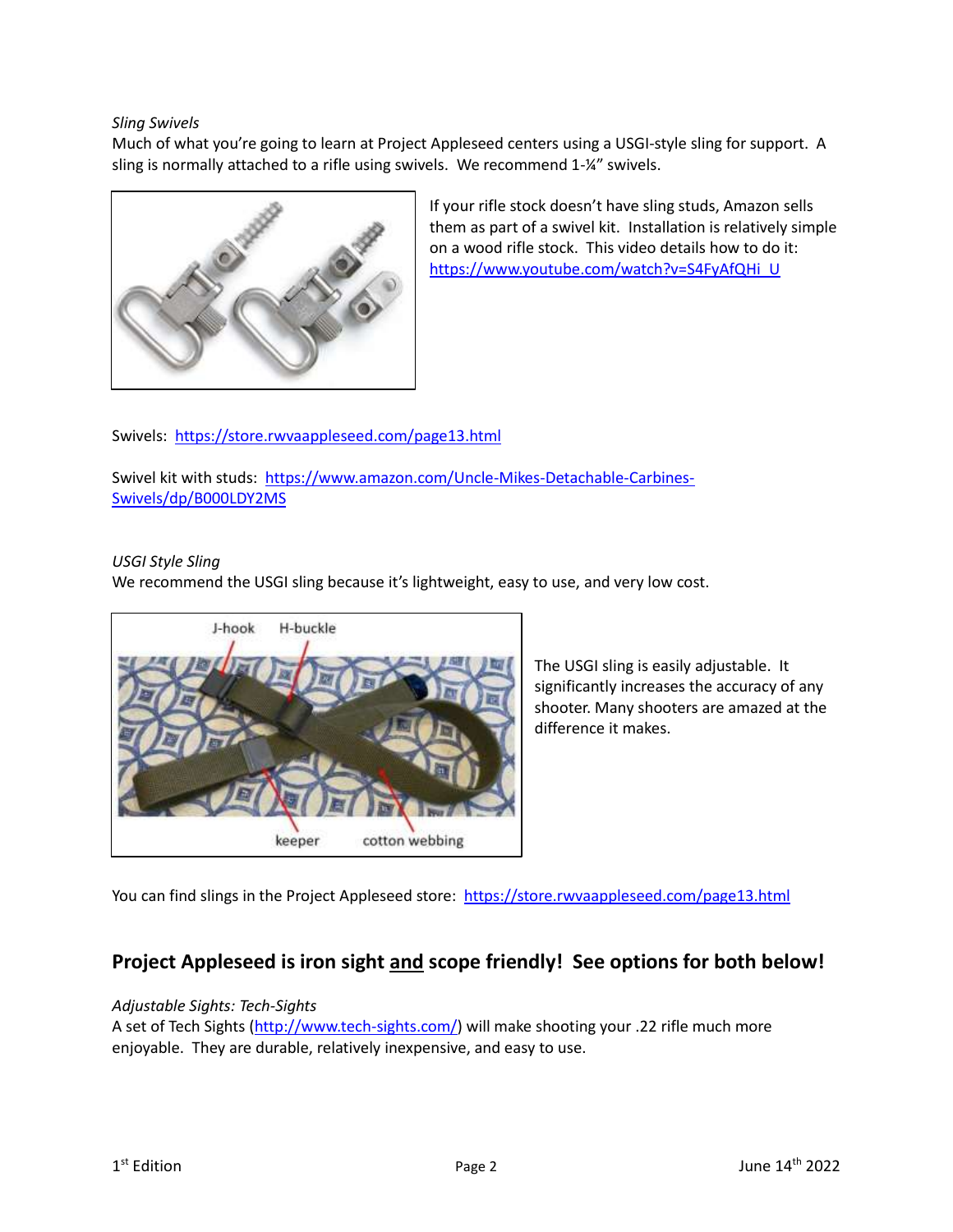

These sights will provide easy windage (side to side) and elevation (up and down) adjustments. The sight picture is similar to M1 Garand, Springfield M1A and the AR-15 rifles. We recommend getting a sight adjusting tool to match your sights for ease of use.

The Appleseed store offers Tech-Sights and adjusting tools:<https://store.rwvaappleseed.com/page13.html>

You can also get them direct from the manufacturer: <https://www.tech-sights.com/>

## *Adjustable Sights: Scopes*

Most shooters do not need a scope unless they have significant difficulty focusing on the front sight. In that case, shooting with a scope is advantageous. However, optics will be more expensive than a set of Tech-Sights.

There are three items to consider when mounting a scope on a .22 rifle:

- 1. Appropriate scope
- 2. Scope rings of proper height
- 3. Mounting hardware (a rail) that gets your scope far enough forward to prevent neck strain



The choice of a **scope** itself is often a matter of personal preference, but you don't need to spend a lot of money to be successful. At Project Appleseed, you don't need a scope that will zoom like the Hubble telescope. Vortex Optics offers a value-priced solution with their Crossfire II 2-7x32 BDC scope (pictured left). Vortex offers a lifetime warranty, making this ideal for any Appleseed shooter.



Parts called **rings** hold your scope firmly in place. The rings should be the same diameter as your scope tube. Vortex Optics offers a set of medium 1" rings (part number RING-M, pictured left) that will fit on the rail described above. Please follow manufacturers installation instructions regarding torque and thread locker.